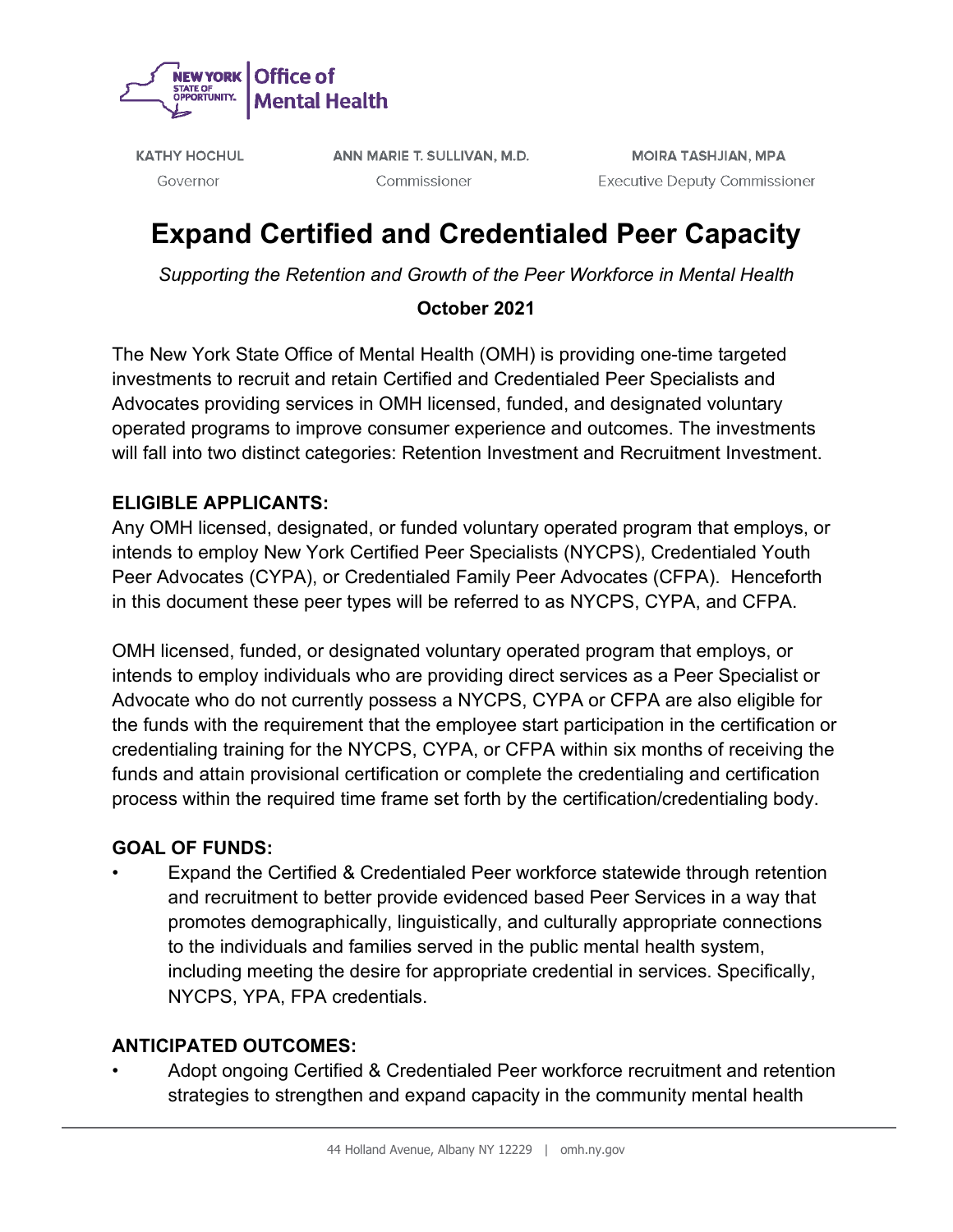system, including relevant interagency group supervision opportunities, employee development and promotion initiatives, enhanced job benefits (e.g., health insurance for part-time and full-time workforce), paid training time, and other job satisfaction strategies

• Develop or utilize strategies to recruit and retain a racially and ethnically diverse and culturally competent workforce, with adequate levels of demographic and linguistic representation based on the individuals and families served in the provider's catchment area.

#### **Retention Investment**

A one-time, targeted workforce retention investment of \$3,000 for full time employees in Peer positions and \$1,500 for part time employees in Peer positions will be paid directly to eligible applicants for employees who commit via an attestation to continue providing direct Peer services in OMH licensed, designated, or funded voluntary operated programs for a minimum of one year after receiving the retention investment.

This one-time targeted retention investment will be available for New York Certified Peer Specialists (including provisional), Credentialed Youth Peer Advocates (including provisional), and Credentialed Family Advocates (including provisional) who deliver direct Peer services in OMH licensed, funded, and designated voluntary operated programs.

Individuals working in a Peer Specialist or Advocate role who are not certified or credentialed are eligible to receive the payment with the requirement that they pursue a New York Certified Peer Specialist Certification, Youth Peer Advocate Credential, or Family Peer Advocate Credential within six months of receipt of the funds and obtain the minimum of provisional certification.

Applicants will qualify for the grants with the commitment that the retention investment funds will be paid directly to the Peer employees. Payments will be made based on provider's attestation regarding the numbers of employees who qualify for the investment with the commitment that the retention investment funds will be paid to the Peer employee directly.

Agencies must implement a policy to document their employee's commitment and that funds are used for workforce recruitment and retention activities as outlined in this guidance. It is strongly recommended that the [program/provider] stagger payments to encourage retention. Examples are to provide the retention payments in biannual installment amounts (\$750 for part-time employees and \$1500 for full-time employees), in such a way that enables the provider to verify eligibility and use of funds consistent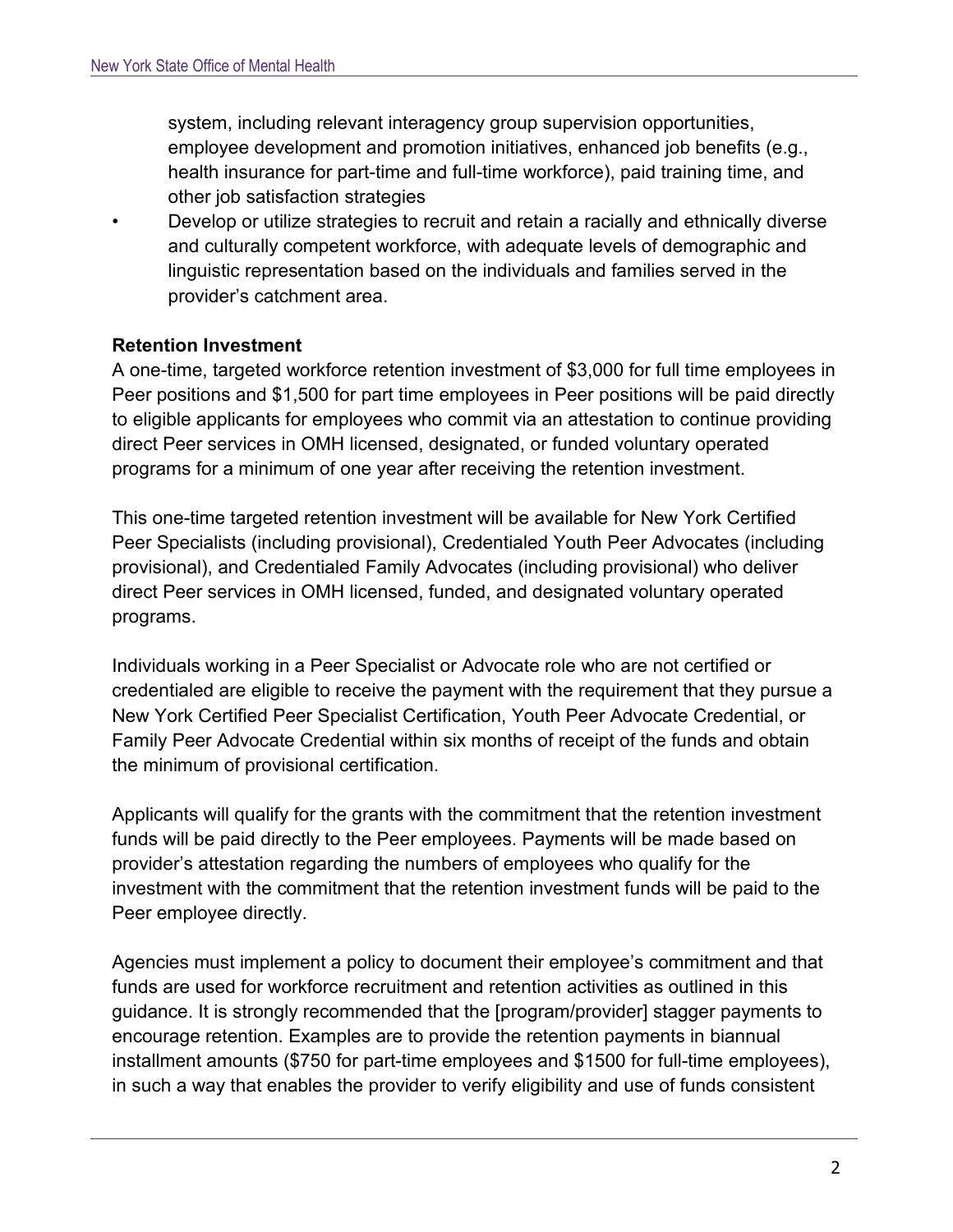with the guidelines and renders recoupment unnecessary. Any funds subsequently recouped can be reprogrammed by Agencies to backfill for any peer staff departures.

Agencies will also receive a one-time payment of \$1,000 per every full-time employee and \$500 per every part time employee to offset paid training time, interagency group supervision, or continuing education costs related to facilitating certification or credentialing.

# **Recruitment Investment**

A one-time, targeted recruitment investment of \$3,000 for full time employees in Peer positions and \$1,500 for part time employees in Peer positions will be paid directly to eligible applicants for employees who commit via an attestation to continue providing direct Peer services in OMH licensed, designated, or funded voluntary operated programs for a minimum of one year after receiving the recruitment investment.

This one-time targeted recruitment investment will be available for New York Certified Peer Specialists (including provisional), Credentialed Youth Peer Advocates (including provisional), and Credentialed Family Advocates (including provisional) who deliver direct Peer services in OMH licensed, funded, and designated voluntary operated programs.

Individuals working in a Peer Specialist or Advocate role who are not certified or credentialed are eligible to receive the payment with the requirement that they pursue a New York Certified Peer Specialist Certification, Youth Peer Advocate Credential, or Family Peer Advocate Credential within six months of receipt of the funds and obtain the minimum of provisional certification.

Applicants will qualify for the grants with the commitment that the recruitment investment funds will be paid directly to the Peer employees. Payments will be made based on provider's attestation regarding the numbers of employees who qualify for the investment with the commitment that the recruitment investment funds will be paid to the Peer employee directly.

Agencies must implement a policy to document their employee's commitment and that funds are used for workforce recruitment and retention activities as outlined in this guidance. It is strongly recommended that the [program/provider] stagger payments to encourage retention. Examples are to provide the recruitment payments in biannual installment amounts (\$750 for part-time employees and \$1,500 for full-time employees), in such a way that enables the provider to verify eligibility and use of funds consistent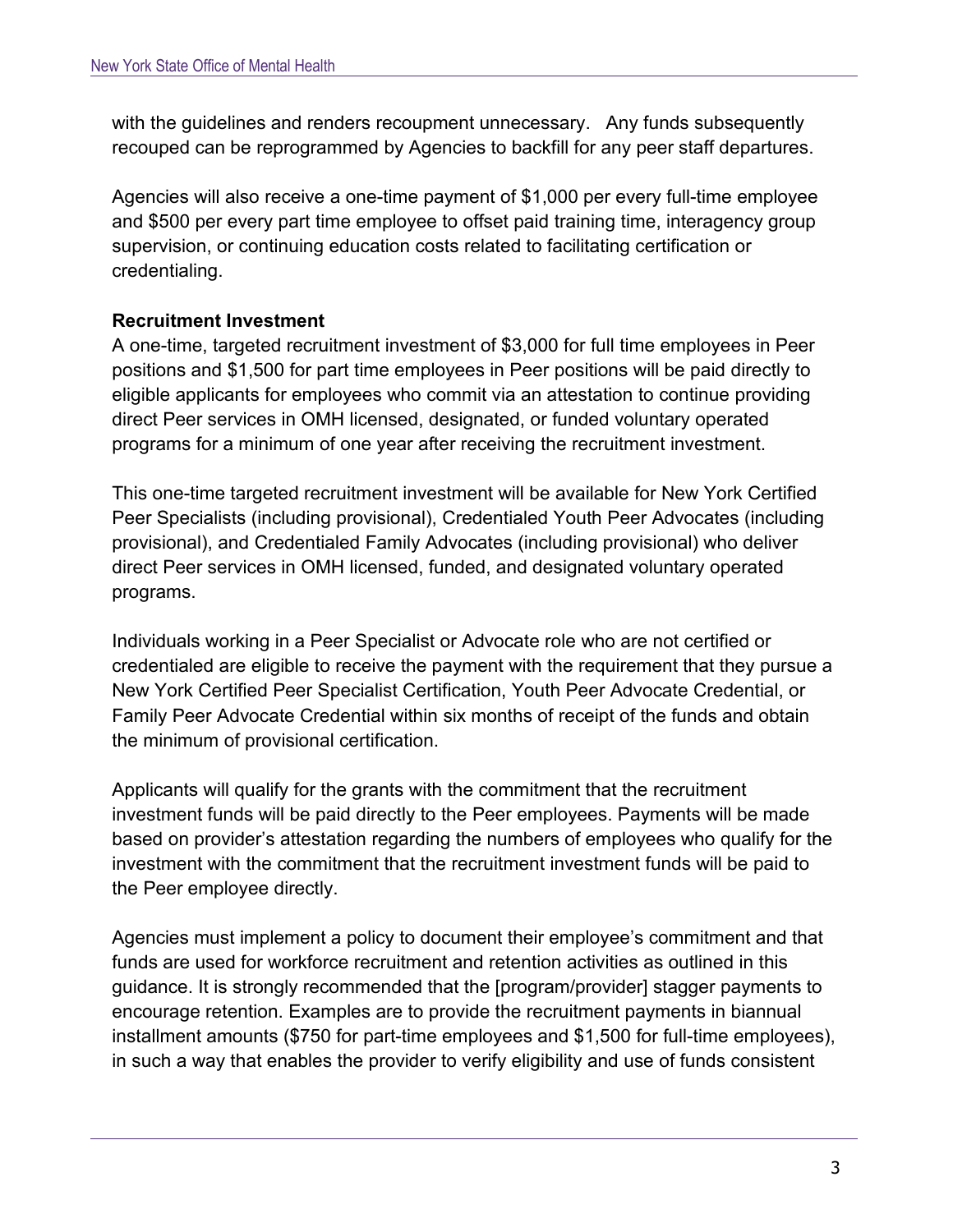with the guidelines and renders recoupment unnecessary. Any funds subsequently recouped can be reprogrammed by Agencies to backfill for any peer staff departures.

Agencies may also receive a one-time payment of \$1,000 per every full-time employee and \$500 per every part time employee to offset paid training time, interagency group supervision, or continuing education costs related to facilitating certification or credentialing.

# **RECRUITMENT AND RETENTION:**

#### **Timeframe:**

|  | Date that applications must be received by: | <b>January 3, 2022</b> |
|--|---------------------------------------------|------------------------|
|--|---------------------------------------------|------------------------|

• Project must be completed by: March 31, 2023

# **Evaluation and Reporting:**

- Agency applications to include:
- Eligibility criteria and baseline of current Peer staff employees; note those with and without credentials, in direct Peer service positions prior to receipt of these funds.

#### **PROVIDERS WILL NEED TO DOCUMENT:**

- Baseline # of employed credentialed and non-credentialed peer employees
- # of planned Peer hires under project funds
	- 1. How funds were expended
	- 2. How funds reduced turnover rates of Peer staff
	- 3. Increased Peer supervisory capacity
	- 4. Increased the number of staff with professional Peer credentials or certifications and/or attracted new Peer workers,
	- 5. Amount of unspent funds that were returned
- OMH may implement sample post audit reviews that will be conducted using certified cost reports to ensure funds were used as intended.
- To improve the quality and skills of the Certified & Credentialed Peer workforce, this one-time grant program will pay providers that demonstrate increased Certified & Credentialed Peer workforce completion of standardized credentials or demonstrated competencies. OMH anticipates that grant funds will be released no later than the first quarter of CY 2022.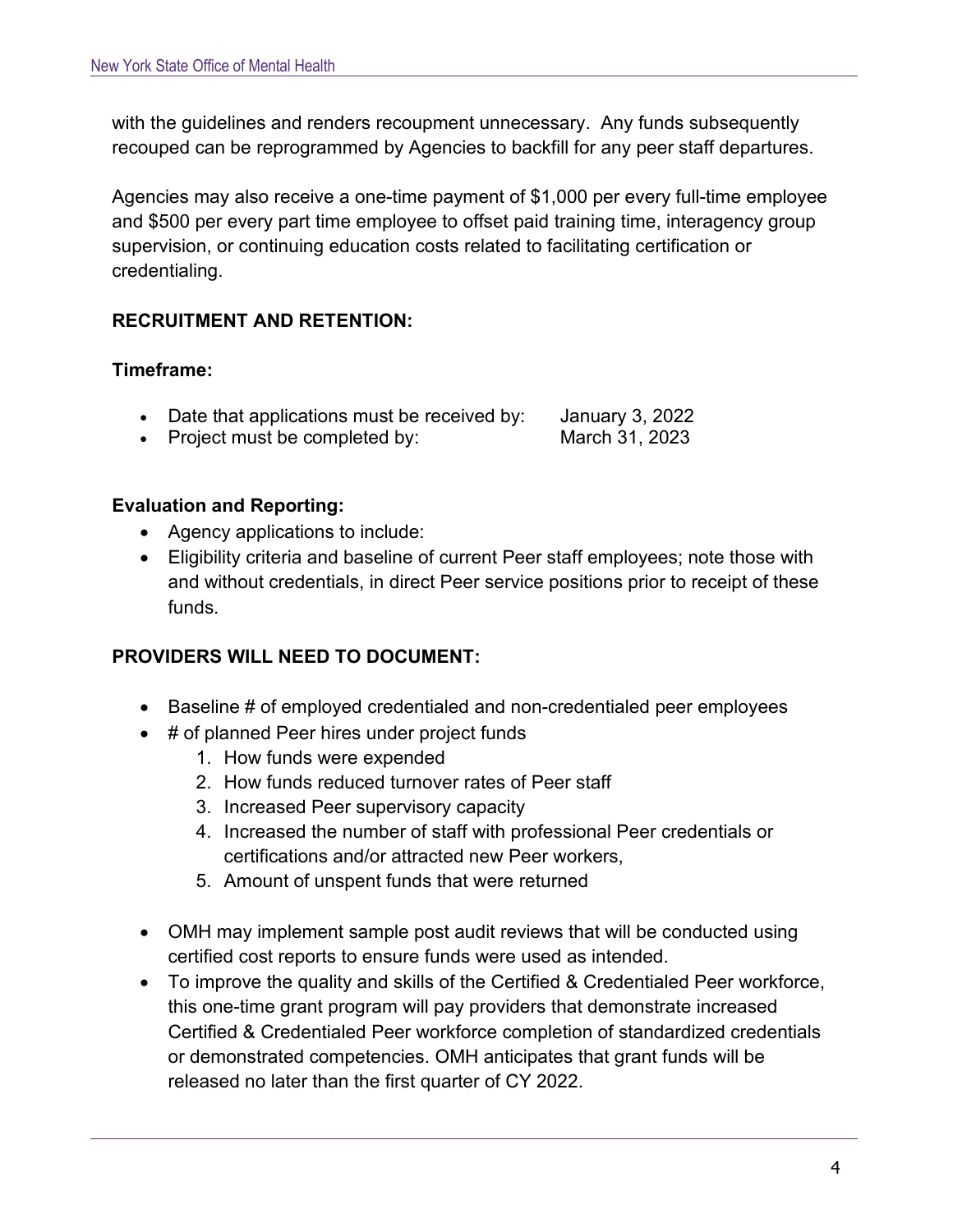\*Due to the time-limited nature of these funds it is strongly recommended that these funds are not used for on-going salary or fringe benefit increases that cannot be supported beyond the grant period. Funds awarded under this scope of work may not be transferred or used for any other project or purpose.

\*\*These funds can be used in combination with other Workforce Grant awards for eligible community support programs to enhance recruitment and retention bonuses for Certified and Credentialed Peer Specialists and Advocates. Providers must submit documentation to verify expenses are not duplicated.

#### **Providers must submit reports as follows:**

- Interim Report: the report must be submitted by August 15, 2022
- Final Report: the report must be submitted by February 15, 2022.

#### **Reports must include the following data and narrative descriptions on completed activities and achieved outcomes during the quarter:**

- Number of peer FTEs
- Number of additional/new peer FTEs hired by the program
- Whether they are credentialed/certified
- Date(s) for which staff began training for credential/certification/Status of credential/certification completion
- Number of clients served by peers providing direct peer services

**Application Process:** OMH is allocating a total pool of \$4.0M for this funding opportunity. Applications will be reviewed on a first come/first serve basis. Approved applicants will receive notification of acceptance/rejection of application for funding within 30 days of application submission.

# **Failure to be responsive to any section below will disqualify applicant from funding.**

**Eligible providers must submit an application requesting funding. Applications will be reviewed against the criteria below:**

- Background
	- o **Agency name, address**
	- o **Grant opportunity applying for (retention and/or recruitment**
- Baseline data